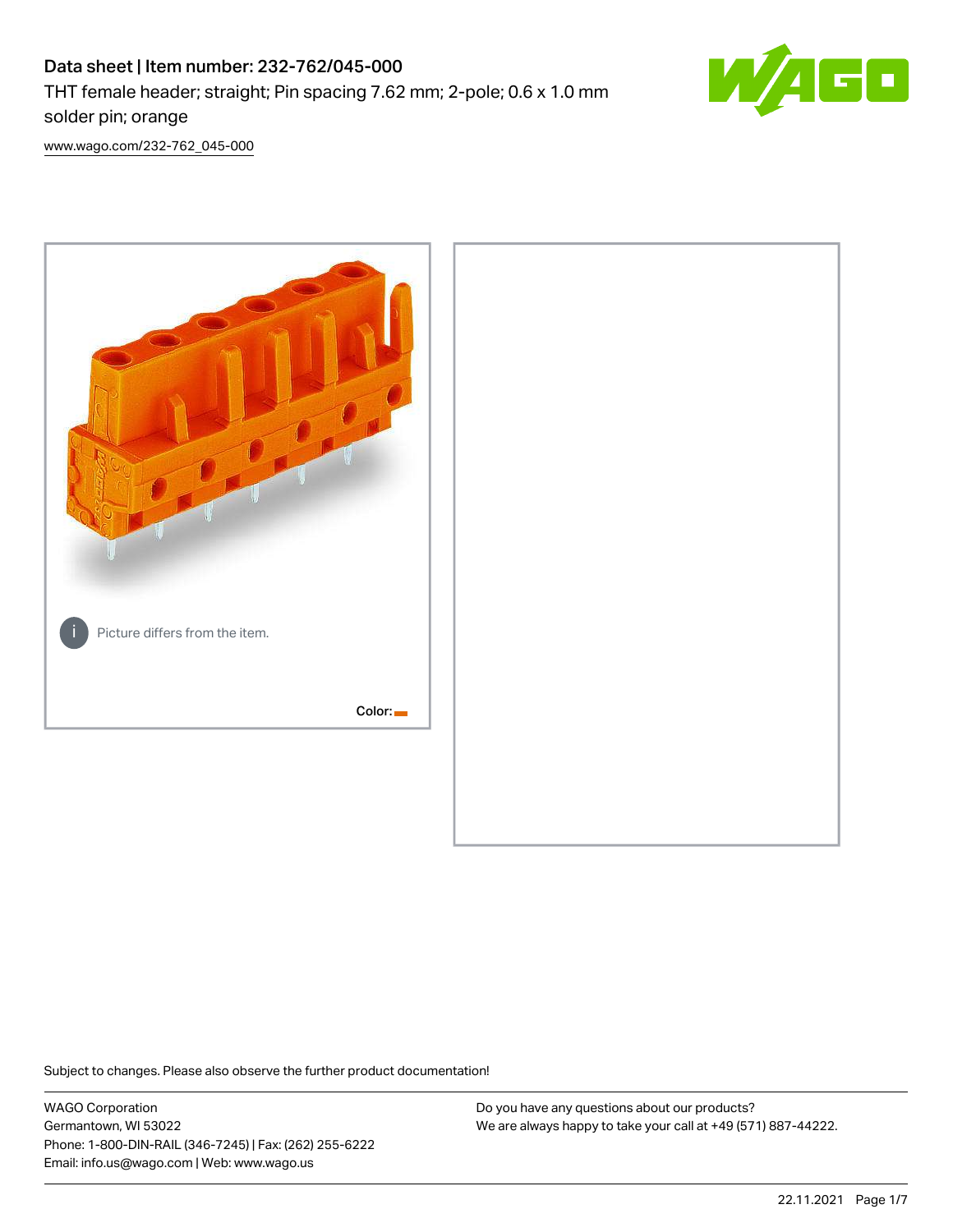

Dimensions in mm

L = (pole no. − 1) x pin spacing + 5.08 mm + 1.5 mm

2- to 3-pole female connectors – one latch only

#### Item description

- **H** Horizontal or vertical PCB mounting via straight or angled solder pins
- For board-to-board and board-to-wire connections
- Touch-proof PCB outputs  $\blacksquare$
- $\blacksquare$ Easy-to-identify PCB inputs and outputs
- $\blacksquare$ With coding fingers

Subject to changes. Please also observe the further product documentation! Data

WAGO Corporation Germantown, WI 53022 Phone: 1-800-DIN-RAIL (346-7245) | Fax: (262) 255-6222 Email: info.us@wago.com | Web: www.wago.us

Do you have any questions about our products? We are always happy to take your call at +49 (571) 887-44222.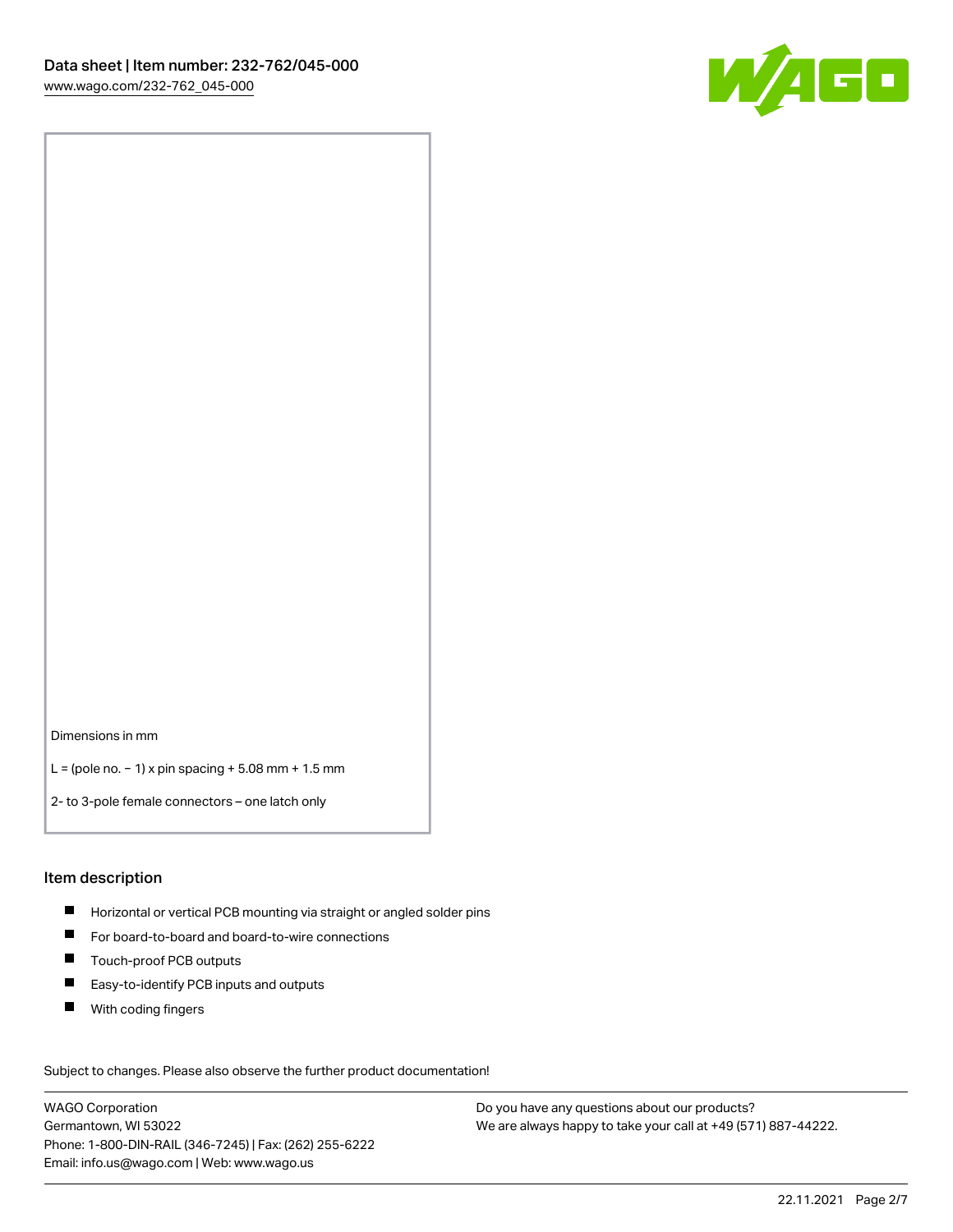

# Data Notes

| Safety information 1 | The MCS-MULTI CONNECTION SYSTEM includes connectors<br>without breaking capacity in accordance with DIN EN 61984. When<br>used as intended, these connectors must not be connected<br>/disconnected when live or under load. The circuit design should<br>ensure header pins, which can be touched, are not live when<br>unmated. |
|----------------------|-----------------------------------------------------------------------------------------------------------------------------------------------------------------------------------------------------------------------------------------------------------------------------------------------------------------------------------|
| Variants:            | Other pole numbers<br>3.8 mm pin projection for male headers with straight solder pins<br>Gold-plated or partially gold-plated contact surfaces<br>Other versions (or variants) can be requested from WAGO Sales or<br>configured at https://configurator.wago.com/                                                               |

# Electrical data

## IEC Approvals

| Ratings per                 | IEC/EN 60664-1                                                        |
|-----------------------------|-----------------------------------------------------------------------|
| Rated voltage (III / 3)     | 500 V                                                                 |
| Rated surge voltage (III/3) | 6 kV                                                                  |
| Rated voltage (III/2)       | 630 V                                                                 |
| Rated surge voltage (III/2) | 6 kV                                                                  |
| Nominal voltage (II/2)      | 1000 V                                                                |
| Rated surge voltage (II/2)  | 6 kV                                                                  |
| Rated current               | 12A                                                                   |
| Legend (ratings)            | $(III / 2)$ $\triangle$ Overvoltage category III / Pollution degree 2 |

# UL Approvals

| Approvals per                  | UL 1059 |
|--------------------------------|---------|
| Rated voltage UL (Use Group B) | 300 V   |
| Rated current UL (Use Group B) | 15 A    |
| Rated voltage UL (Use Group D) | 300 V   |
| Rated current UL (Use Group D) | 10 A    |

# Ratings per UL

| Rated voltage UL 1977 | 600 V |
|-----------------------|-------|
| Rated current UL 1977 |       |

Subject to changes. Please also observe the further product documentation!

| <b>WAGO Corporation</b>                                | Do you have any questions about our products?                 |
|--------------------------------------------------------|---------------------------------------------------------------|
| Germantown, WI 53022                                   | We are always happy to take your call at +49 (571) 887-44222. |
| Phone: 1-800-DIN-RAIL (346-7245)   Fax: (262) 255-6222 |                                                               |
| Email: info.us@wago.com   Web: www.wago.us             |                                                               |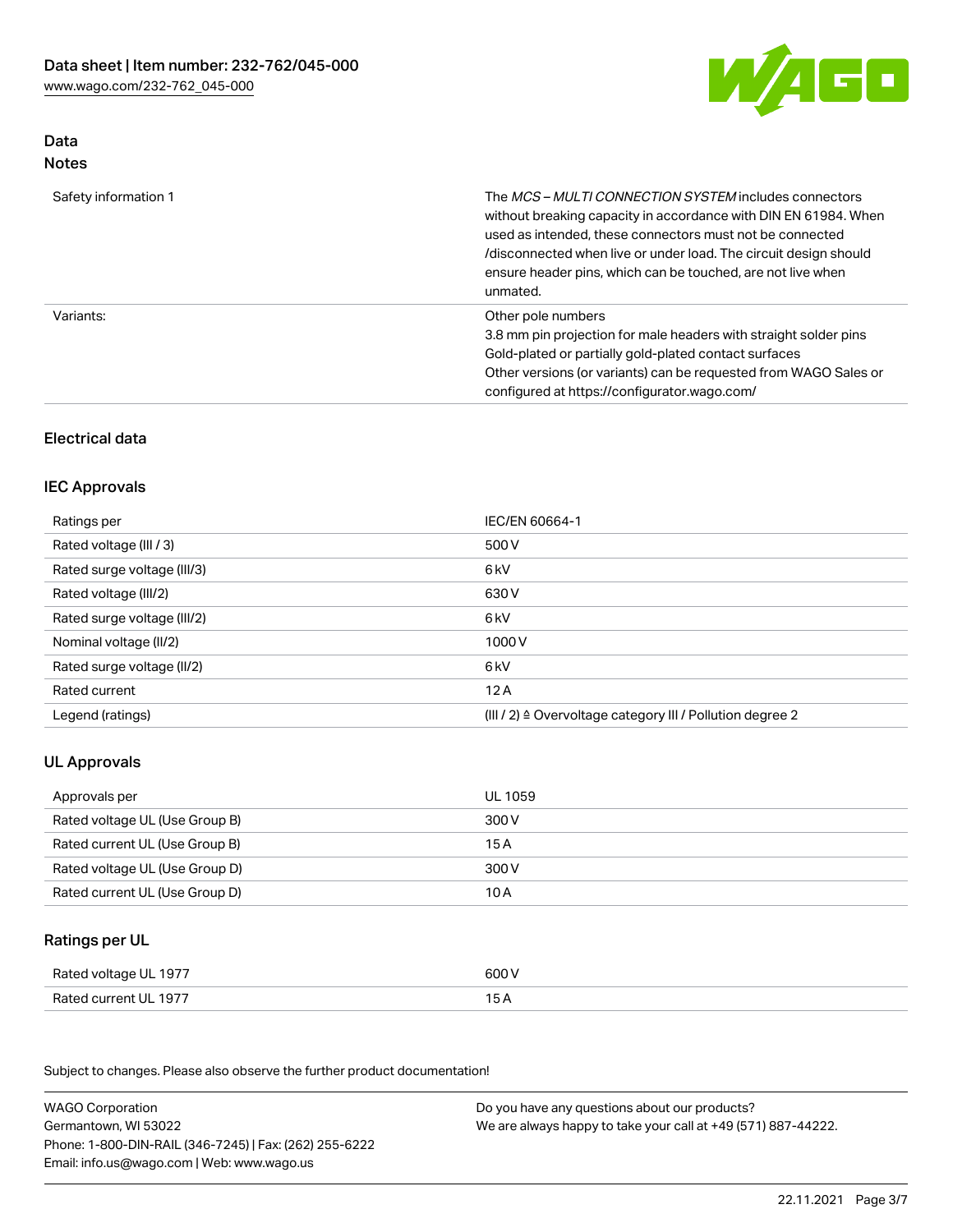

## CSA Approvals

| Approvals per                   | CSA   |
|---------------------------------|-------|
| Rated voltage CSA (Use Group B) | 300 V |
| Rated current CSA (Use Group B) | 15 A  |
| Rated voltage CSA (Use Group D) | 300 V |
| Rated current CSA (Use Group D) | 10 A  |

# Connection data

| Total number of potentials |  |
|----------------------------|--|
| Number of connection types |  |
| Number of levels           |  |

## Connection 1

| Number of poles |  |
|-----------------|--|
|-----------------|--|

# Physical data

| Pin spacing                          | 7.62 mm / 0.3 inch    |
|--------------------------------------|-----------------------|
| Width                                | 14.2 mm / 0.559 inch  |
| Height                               | 22.05 mm / 0.868 inch |
| Height from the surface              | 18.25 mm / 0.719 inch |
| Depth                                | 11.6 mm / 0.457 inch  |
| Solder pin length                    | 3.8 <sub>mm</sub>     |
| Solder pin dimensions                | $0.6 \times 1$ mm     |
| Drilled hole diameter with tolerance | $1.3$ $(+0.1)$ mm     |

# Plug-in connection

| Contact type (pluggable connector) | Female header |
|------------------------------------|---------------|
| Connector (connection type)        | for PCB       |
| Mismating protection               | No            |
| Mating direction to the PCB        | $90^{\circ}$  |
| Locking of plug-in connection      | Without       |

## PCB contact

| PCB Contact            | THT                                        |
|------------------------|--------------------------------------------|
| Solder pin arrangement | over the entire female connector (in-line) |

Subject to changes. Please also observe the further product documentation!

| <b>WAGO Corporation</b>                                | Do you have any questions about our products?                 |
|--------------------------------------------------------|---------------------------------------------------------------|
| Germantown, WI 53022                                   | We are always happy to take your call at +49 (571) 887-44222. |
| Phone: 1-800-DIN-RAIL (346-7245)   Fax: (262) 255-6222 |                                                               |
| Email: info.us@wago.com   Web: www.wago.us             |                                                               |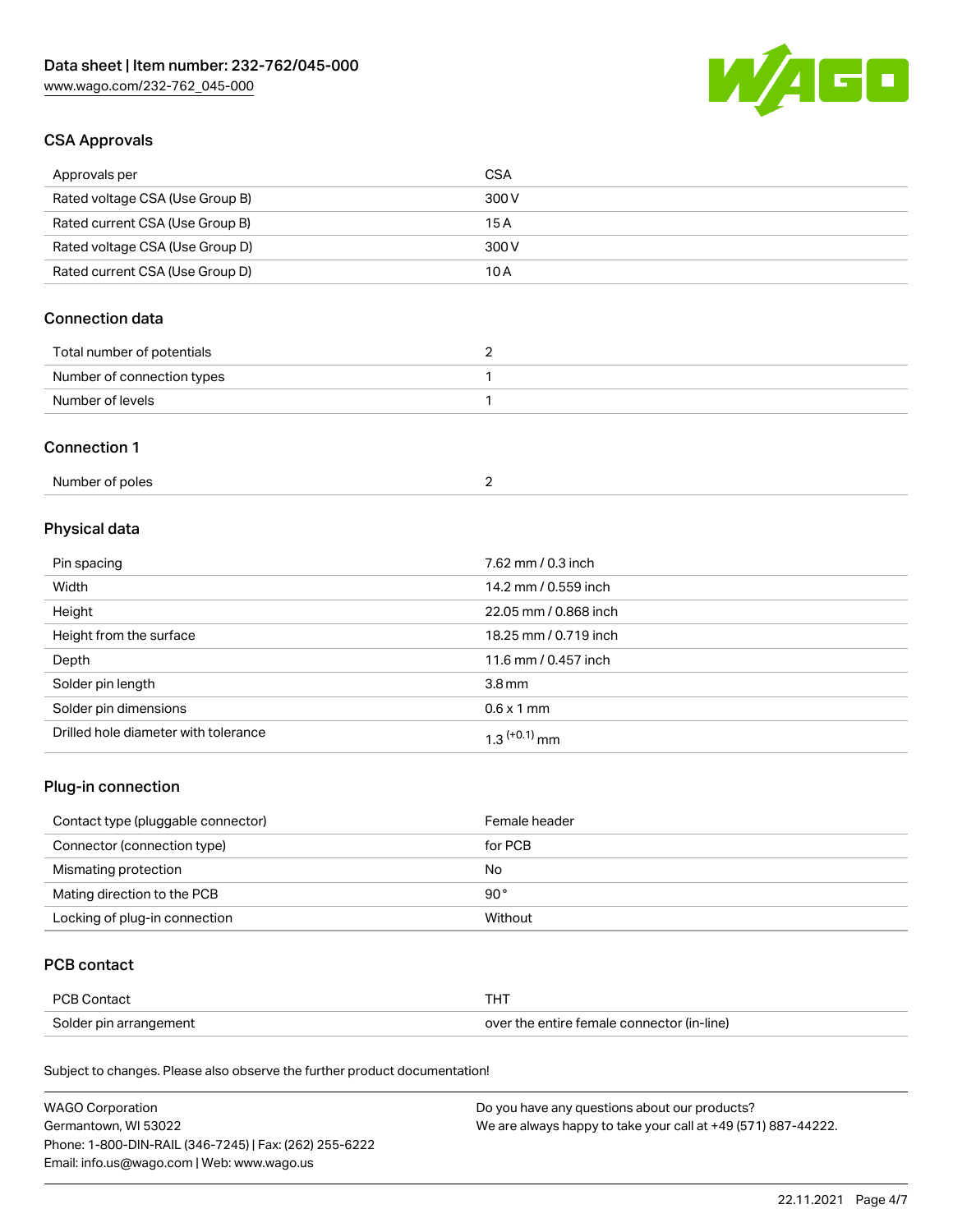

Number of solder pins per potential 1

#### Material data

| Color                       | orange           |
|-----------------------------|------------------|
| Material group              |                  |
| Insulation material         | Polyamide (PA66) |
| Flammability class per UL94 | V <sub>0</sub>   |
| Contact material            | Copper alloy     |
| Contact plating             | tin-plated       |
| Fire load                   | $0.04$ MJ        |
| Weight                      | 2.1 <sub>g</sub> |

## Environmental requirements

| Limit temperature range<br>. | $. +85 °C$<br>-60 |  |
|------------------------------|-------------------|--|
|------------------------------|-------------------|--|

## Commercial data

| PU (SPU)              | 100 Stück     |
|-----------------------|---------------|
| Packaging type        | box           |
| Country of origin     | <b>DE</b>     |
| <b>GTIN</b>           | 4055143034081 |
| Customs tariff number | 85366990990   |

## Approvals / Certificates

Phone: 1-800-DIN-RAIL (346-7245) | Fax: (262) 255-6222

Email: info.us@wago.com | Web: www.wago.us

#### Ship Approvals

| Logo                                                                                                                                                                                                                                                                                                                                                                                                                                                                                | Approval                  | <b>Additional Approval Text</b> | Certificate<br>name |
|-------------------------------------------------------------------------------------------------------------------------------------------------------------------------------------------------------------------------------------------------------------------------------------------------------------------------------------------------------------------------------------------------------------------------------------------------------------------------------------|---------------------------|---------------------------------|---------------------|
| $\bigcirc\!\!\!\!\! \bigcirc\!\!\!\!\! \bigcirc\!\!\!\!\! \bigcirc\!\!\!\!\! \bigcirc\!\!\!\!\! \bigcirc\!\!\!\!\! \bigcirc\!\!\!\!\! \bigcirc\!\!\!\!\! \bigcirc\!\!\!\!\! \bigcirc\!\!\!\!\! \bigcirc\!\!\!\!\! \bigcirc\!\!\!\!\! \bigcirc\!\!\!\!\! \bigcirc\!\!\!\!\! \bigcirc\!\!\!\!\! \bigcirc\!\!\!\!\! \bigcirc\!\!\!\!\! \bigcirc\!\!\!\!\! \bigcirc\!\!\!\!\! \bigcirc\!\!\!\!\! \bigcirc\!\!\!\!\! \bigcirc\!\!\!\!\! \bigcirc\!\!\!\!\! \bigcirc\!\!\!\!\! \bigcirc\$ | BV<br>Bureau Veritas S.A. | IEC 60998                       | 11915/D0<br>BV      |
| <b>BUNEAU</b>                                                                                                                                                                                                                                                                                                                                                                                                                                                                       |                           |                                 |                     |

#### UL-Approvals

|                      |                                                                            |                                 | Certificate                                                   |  |
|----------------------|----------------------------------------------------------------------------|---------------------------------|---------------------------------------------------------------|--|
| Logo                 | Approval                                                                   | <b>Additional Approval Text</b> | name                                                          |  |
|                      | <b>UR</b>                                                                  | <b>UL 1977</b>                  | E45171                                                        |  |
|                      | Underwriters Laboratories Inc.                                             |                                 |                                                               |  |
|                      | <b>UR</b>                                                                  | <b>UL 1059</b>                  | E45172                                                        |  |
|                      | Subject to changes. Please also observe the further product documentation! |                                 |                                                               |  |
|                      | Do you have any questions about our products?<br><b>WAGO Corporation</b>   |                                 |                                                               |  |
| Germantown, WI 53022 |                                                                            |                                 | We are always happy to take your call at +49 (571) 887-44222. |  |

We are always happy to take your call at +49 (571) 887-44222.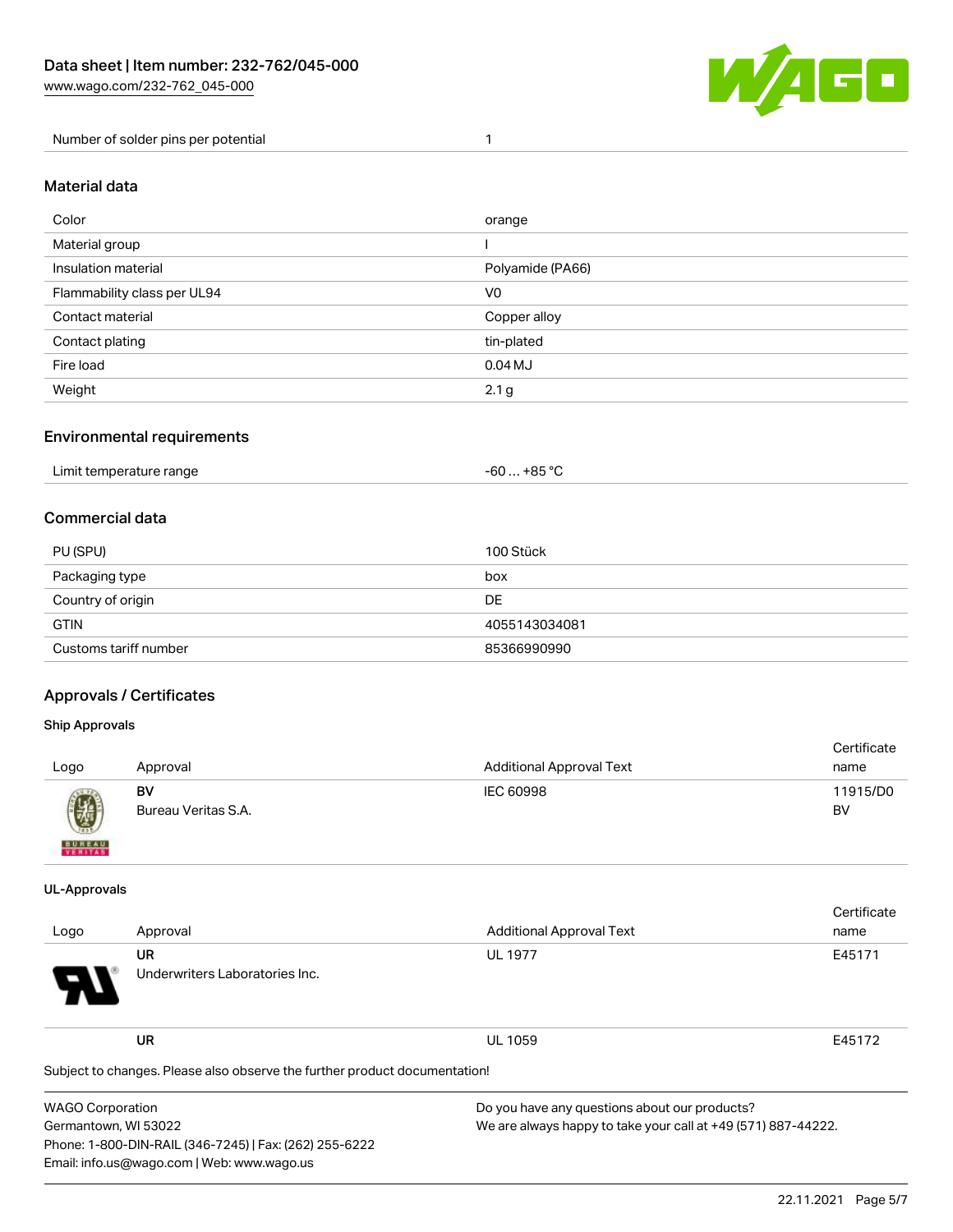



Underwriters Laboratories Inc.

# Counterpart

## Optional accessories

### Testing accessories

Germantown, WI 53022

Phone: 1-800-DIN-RAIL (346-7245) | Fax: (262) 255-6222

Email: info.us@wago.com | Web: www.wago.us

|                                   | Testing accessories                                                                                                                                                    |                                                                                                         |                      |                      |  |
|-----------------------------------|------------------------------------------------------------------------------------------------------------------------------------------------------------------------|---------------------------------------------------------------------------------------------------------|----------------------|----------------------|--|
|                                   | Item no.: 210-136<br>Test plug; 2 mm Ø; with 500 mm cable                                                                                                              |                                                                                                         | www.wago.com/210-136 |                      |  |
|                                   | Item no.: 231-662                                                                                                                                                      | Test plugs for female connectors; for 7.5 mm and 7.62 mm pin spacing; 2,50 mm <sup>2</sup> ; light gray |                      | www.wago.com/231-662 |  |
| <b>Downloads</b><br>Documentation |                                                                                                                                                                        |                                                                                                         |                      |                      |  |
| <b>Additional Information</b>     |                                                                                                                                                                        |                                                                                                         |                      |                      |  |
|                                   | Technical explanations                                                                                                                                                 | 2019 Apr 3                                                                                              | pdf<br>2.0 MB        | Download             |  |
| <b>CAD files</b>                  |                                                                                                                                                                        |                                                                                                         |                      |                      |  |
| <b>PCB Design</b>                 |                                                                                                                                                                        |                                                                                                         |                      |                      |  |
|                                   | Symbol and Footprint 232-762/045-000                                                                                                                                   |                                                                                                         | <b>URL</b>           | Download             |  |
|                                   | CAx data for your PCB design, consisting of "schematic symbols and PCB footprints",<br>allow easy integration of the WAGO component into your development environment. |                                                                                                         |                      |                      |  |
| Supported formats:                |                                                                                                                                                                        |                                                                                                         |                      |                      |  |
|                                   | <b>Accel EDA 14 &amp; 15</b>                                                                                                                                           |                                                                                                         |                      |                      |  |
| П                                 | Altium 6 to current version                                                                                                                                            |                                                                                                         |                      |                      |  |
|                                   | Cadence Allegro                                                                                                                                                        |                                                                                                         |                      |                      |  |
| ш                                 | DesignSpark                                                                                                                                                            |                                                                                                         |                      |                      |  |
|                                   | Subject to changes. Please also observe the further product documentation!                                                                                             |                                                                                                         |                      |                      |  |
| <b>WAGO Corporation</b>           |                                                                                                                                                                        | Do you have any questions about our products?                                                           |                      |                      |  |

We are always happy to take your call at +49 (571) 887-44222.